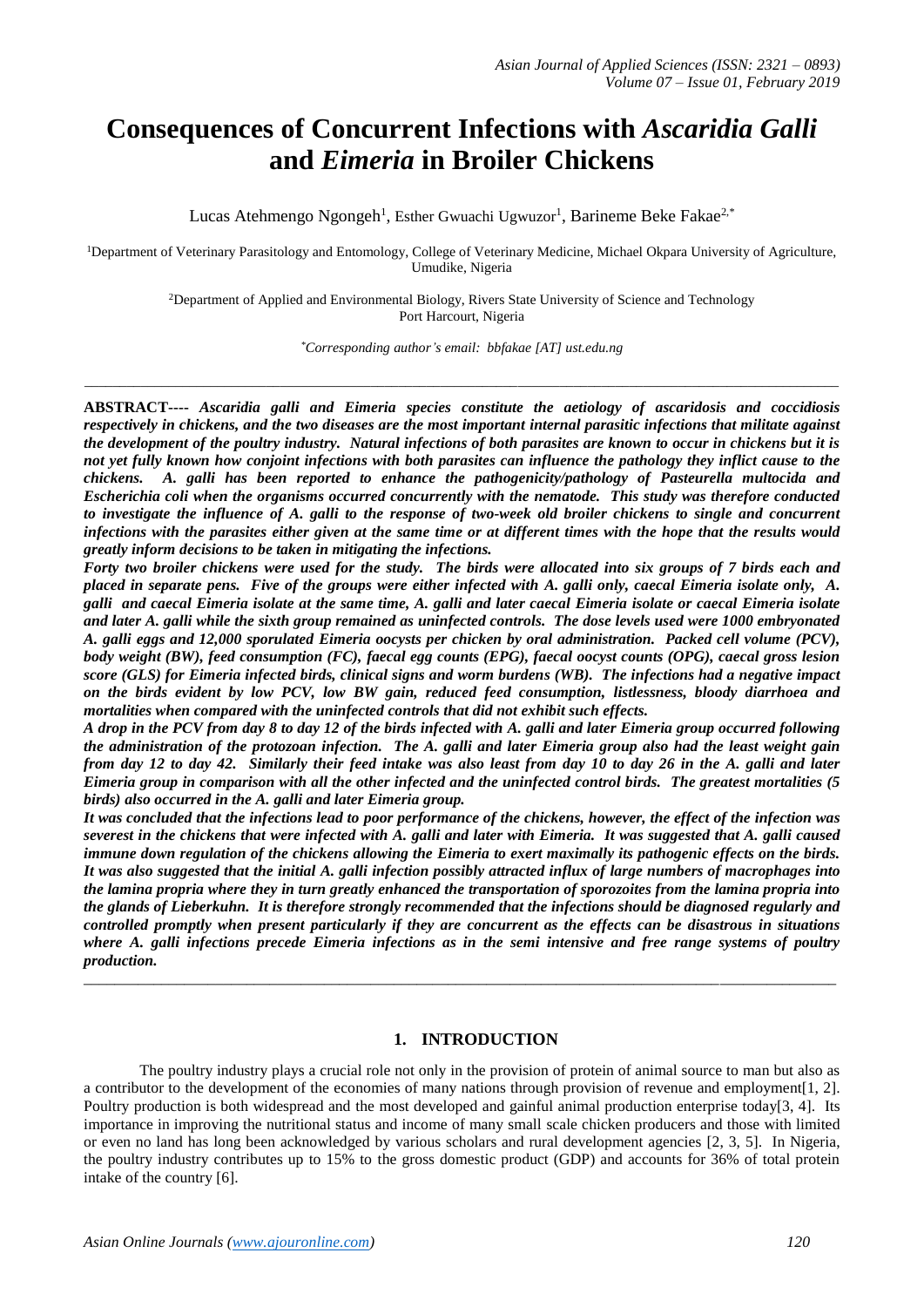In spite of the pivotal role of poultry in the economic development of many countries, diseases of poultry have been a major threat to profitable poultry production [7, 8, 9]. Parasitic diseases are among the most dreadful diseases that influence poultry production and amongst which ascaridosis and coccidiosis are the most important**.**

Coccidiosis is an intestinal parasitic disease caused by intracellular protozoan parasites of the genus *Eimeria*[10]. Seven major species of *Eimeria* are widely recognized as the causative agents of coccidiosis in chicken, namely *E. acervulina, E. brunetti, E. maxima, E. mitis, E. praecox, E. necatrix* and *E. tenella* [11], although *E. hagani* and *E. mivati* are also recognized [12]. The two most pathogenic species are *E. tenella* and *E. necatix* [13, 14].

Birds of all ages are susceptible to coccidiosis but most birds get infected in the early few weeks of life [15]. Most *Eimeria* species affect birds between 3 and 8 weeks of age and can cause high mortality [16]. Coccidiosis is endemic in greater parts of both tropical and subtropical areas where ecological and management conditions are conducive for the transmission of *Eimeria* throughout the year [17]. The disease has been reported in most parts of Nigeria [18, 19, 20, 21]. The prevalence rate of coccidiosis is higher during the rainy season as the most important biotic requirements of warmth and moisture are readily attained during the rains thereby enhancing the development and availability of the infective oocysts to the birds [9, 22].

On the other hand ascaridosis is an intestinal parasitic disease with aetiology as *A. galli* of the phylum Nematoda [23]. Birds of all ages can be infected by the nematode however the greatest degree of damage is common in young birds less than 12 weeks old [24]. Heavy infections have lead to reduced weight gain or even weight loss and reduced egg production in affected birds [24]. Heavy infections often result in obstruction of the intestine [24], however, the bulk of the pathology of *A. galli* is due to its developmental stages in the lining of the gut in form of haemorrhagic enteritis.

Although most epidemiological studies have focused on single infections, poultry are actually exposed to a multitude of pathogens in nature. Unfortunately, concurrent infections are known to influence the response of the host to the co-infecting parasites. This has been demonstrated in layer chickens where birds infected with both *A. galli* and *Pasteurella multocida* were shown to suffer greater impact of the infections than those with single infections of *A. galli* or *P. multocida* alone[25]. In like manner, chickens concurrently infected with both *A. galli* and *Escherichia coli* showed more severe clinical signs and pathology than the singly infected ones [26]. Furthermore, it was also reported that the timing of the co-infecting parasites had an impact on the severity of the infection [26]. For example, in both cases cited above, the pattern of pathogenesis became more severe where *A. galli* preceded the co-infecting parasites, a situation that led to the conclusion that *A. galli* had an immune suppressing effect [26]. However, unlike Dahl and Permin [25] and Permin and Christensen [26],. Norton *et al.* [27] had reported that in concurrent *A. dissimilis* and *E. meleagritis* infections in turkeys the parasites interacted in such a manner to suppress each other leading to lower oocyst production and fewer third-stage larvae than in turkeys that were infected with either *E. meleagritis* or *A. dissimilis* respectively alone. The importance of concurrent infections of pathogens is not only limited to poultry as it has also been demonstrated in humans [28, 29], wildlife [30,31] and extensively farmed livestock species [32].

Unlike the above studies, there are no properly documented controlled experimental studies on *Eimeria* and *A. galli* concurrent infections known to the authors. The few cases of concurrent *Eimeria* and *A. galli* infections documented are largely prevalence studies without any relation as to how one affects the other. However, given the high prevalence, pathogenicity and endemicity of both parasites in the study area, it was deemed necessary to bridge the dearth of information that currently exists by finding out how both parasites affect the host response to the infections. The current study was therefore designed to investigate the response of broiler chickens to single and concurrent experimental infections of *Eimeria* and *A. galli* either given simultaneously or *A. galli* superimposed on *Eimeria* and vice versa. If it is shown that concurrent *Eimeria* and *A. galli* infections are more pathogenic than single infection with the parasites, and that it is particularly more dangerous when *A. galli* infection precedes the *Eimeria* infection, then emphasis would be made in the early prophylactic control of ascaridosis beginning from early life of the birds to minimize the pathogenicity of the highly pathogenic ubiquitous *Eimeria* infections which are able to cause clinical coccidiosis even from about two weeks of age.

# **2. MATERIALS AND METHODS**

## **Experimental birds**

Broiler chicks of Anak 2000 breed which are commonly reared in Nigeria because of their big size, body conformation and white color were obtained from a reputable source at day old, brooded and managed as described by Ngongeh *et al.* [33]. Briefly, birds were managed on deep litter which was maintained dry by replacing old litter with dry wood shavings every two days. Birds were duly vaccinated against viral diseases (Newcastle disease and infectious bursal diasease). Prophylactic treatment against *Eimeria* infections was done with toltrazuril (Baycox 2.5% w/v Oral Solution) which was withdrawn before experimental infections.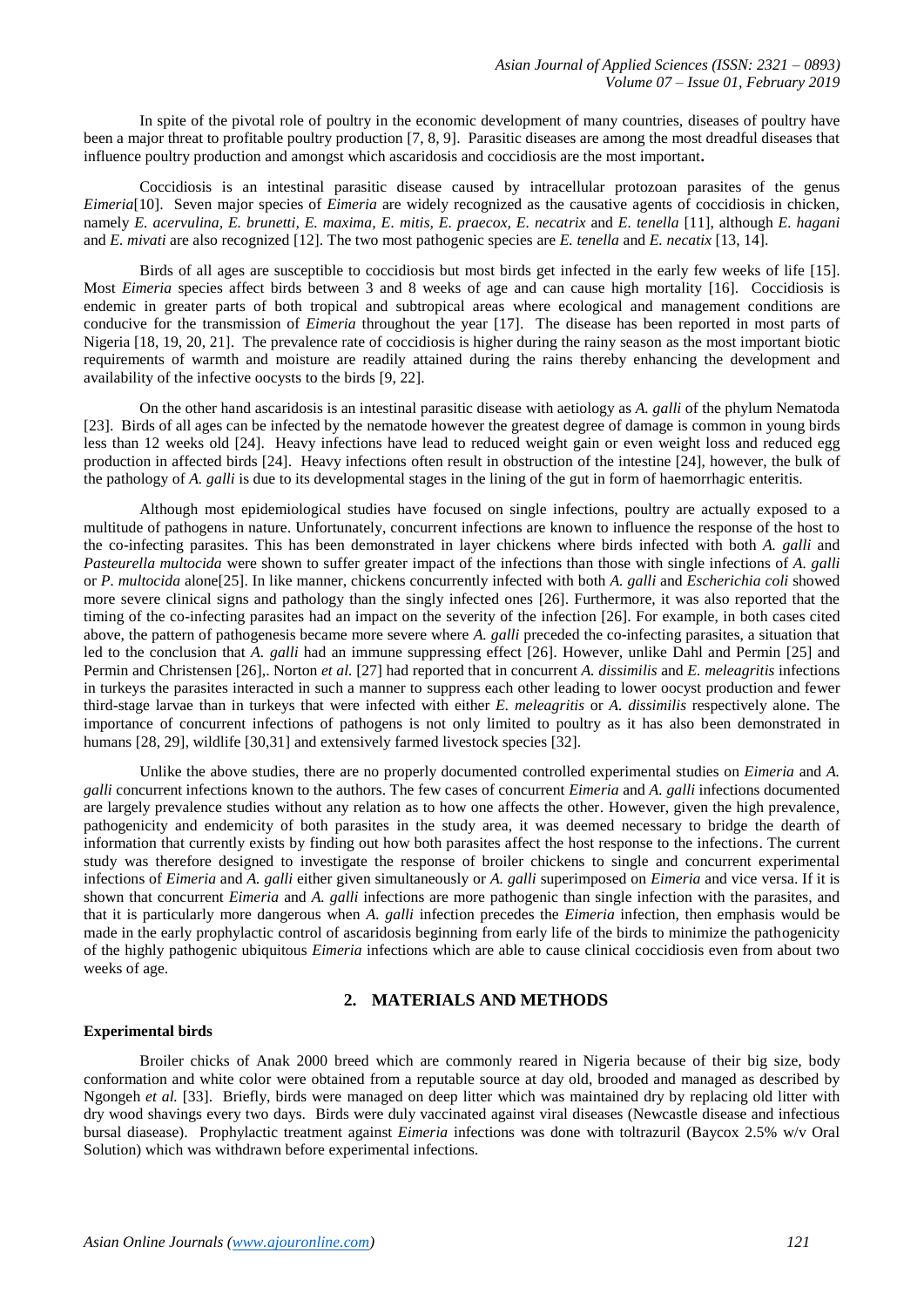All relevant laws and codes of practice governing the experimental studies with life animals were complied as stipulated by Ward and Elsea [34], and the experimental protocol was approved by Michael Okpara University of Agriculture, Umudike Animal Ethics Committee.

# *Eimeria* isolate

The *Eimeria* used for the study was isolated from the caeca of 3 to 4 weeks old broiler chickens clinically sick of coccidiosis as described by Ngogeh *et al.* [33] but with slight modifications. The caeca were collected during post mortem and incised and the contents which were largely blood and caecal cores were washed into sieves placed in small bowls and caecal cores crushed with a spatula. Caeca with much faecal material were avoided in order to obtain a clear *Eimeria* oocyst suspension for easy quantification and dose determination. The filtrate was poured in 400ml beakers and washed thrice with water in order to remove the red colour of blood by allowing the suspension to sediment for 10 minutes before decanting each time. Following washing, the sediment was examined to confirm the presence of the oocysts. The sediment was resuspended in 100ml of water and 20ml of the *Eimeria* suspension was dispensed into each Petri dish. 1ml of the sporulating agent, 2.5% potassium dichromate (KCrO4) was then added into each Petri dish and incubated at room temperature  $(27-28^{\circ}\text{c})$  on bench tops in the Parasitology Laboratory in MOUAU for five days.

Following sporulation, the suspensions were recollected in a 400ml beaker and more water was poured into the suspension, allowed to sediment for 20 minutes and then decanted in order to wash out the KCrO4. The suspension was allowed to sediment for 20 minutes before decanting each time and this was repeated twice. The caecal *Eimeria* isolate was then put into a 50ml Teflon tube and preserved in the refrigerator (4<sup>0</sup>C) until it was used for the experimental infections two weeks later.

# *A. galli* embryonated eggs

Embryonated *A. galli* eggs used for the study were obtained from *A. galli* egg cultures. *A. galli* adults were obtained from the intestines of spent layers slaughtered at Ekpa market in Nsukka local government of Enugu state. Briefly, following slaughter, intestines were collected and the small intestine were separated and incised to harvest the adult *A. galli*. The worms were then rinsed with distilled water and the females were placed in a sieve in a Petri dish and macerated with a few drops of PBS/distilled water. More distilled water was added to the crushed worms in order to wash the eggs into the Petri dish while the residue was discarded. The egg suspension/filtrate was then transferred to a 200ml beaker and washed **5** times with distilled water and allowed to sediment. The supernatant was siphoned and sediment was re-suspended in normal saline and 20ml of it were placed in each Petri dish and cultured on desktops at 27- 28ºC in the laboratory for 21 days. Aliquots/drops were collected at 5 days interval and checked for the extent of development. Embryonated eggs were washed with fresh normal saline and preserved in 50ml Teflon tubes in the refrigerator  $(4^0C)$  until they were used within four weeks.

## **Experimental design and infection**

Forty two broiler chickens were used for the study as shown on the experimental design summarized on Table 1. Briefly, each experimental group was comprised of 7 chickens. Some groups were infected with both parasites on day (D) 0 or at one week interval while some were infected with *A. galli* or *Eimeria* alone and one group remained as uninfected controls. Four chickens from the *A. galli* infected groups were necropsied for total worm counts on D60 of the study.

|    | Group                                                              | <b>Number</b> | Day of infection    | Day of infection | Day of  |
|----|--------------------------------------------------------------------|---------------|---------------------|------------------|---------|
|    |                                                                    | of birds      | with <i>Eimeria</i> | with Ascaridia   | autopsy |
|    | Infected with 12,000 sporulated caecal                             |               |                     |                  | 60      |
|    | <i>Eimeria</i> oocysts only                                        |               |                     |                  |         |
|    | Infected with 1,000 embryonated eggs of                            |               |                     |                  | 60      |
|    | A. <i>galli</i> only                                               |               |                     |                  |         |
|    | 3. Infected with <i>Eimeria</i> and <i>A</i> . <i>galli</i> at the |               |                     |                  | 60      |
|    | same time                                                          |               |                     |                  |         |
| 4. | Infected with A. galli and later Eimeria                           |               |                     |                  | 60      |
| 5. | Infected with <i>Eimeria</i> and later A.galli                     |               |                     |                  | 60      |
|    | Uninfected controls                                                |               |                     |                  | 60      |

Table 1: Groupings and infection protocol

The course of infection was monitored using the parameters feed intake, body weight, PCV, clinical signs, mortalities, faecal worm egg counts, faecal oocyst counts, gross lesion scores, microscopic lesions and worm counts.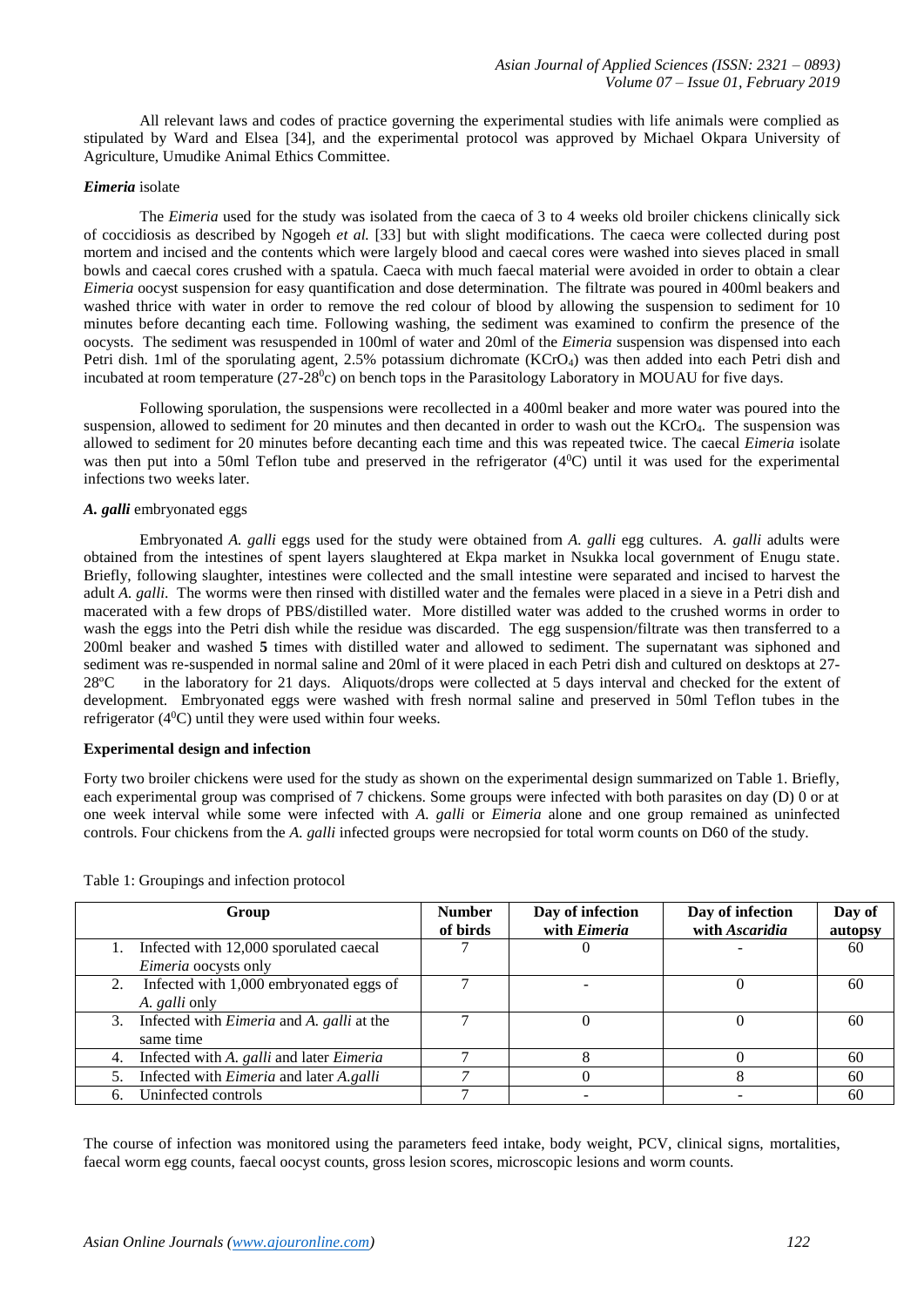## **Feed intake**

Feed was weighed with a weighing balance (Camry Emperors, China) each time before introducing it into the feed troughs and the remnant weighed at the end of the day, and the difference was determined and recorded as the feed consumed each day for each group.

## **Body weight**

The birds were each weighed using a weighing balance (Camry Emperors, China) on day zero of the experiment and subsequently every four days till the end of the study.

## **Packed cell volume**

The packed cell volume (PCV) was taken on day zero and later every four days till the end of the study. Blood was collected via the wing vein directly into heparinized capillary tubes (Camlab Ltd, Cambridge) for determination of PCV.

# **Clinical signs**

The birds were monitored closely for possible observable signs (such as droopy wings, bloody faeces, morbidity and mortality) throughout the course of the experiment starting on the second day post infection.

#### **Mortalities**

The number of Birds that died before the end of the experiment were also recorded.

#### **Faecal worm egg counts**

Faecal worm egg counts, expressed as eggs per gramme (EPG) of faeces, were conducted on freshly collected faecal samples from individual chickens using the floatation technique and where suitable by the modified McMaster technique [35, 36].

# **Faecal oocyst counts**

Faecal oocyst counts were conducted daily on freshly collected faecal samples from each chicken beginning from day 3 of the infection until patency and thrice a week following patency using both the centrifugal floatation in saturated salt solution and where suitable by the modified McMaster technique [35, 36].

#### **Gross lesions**

Post mortem examination was carried out on birds (*Eimeria*-infected birds) that died before the end of the experiment and the gross lesions scores (GLS) of the caeca were recorded. Gross lesions such as caecal haemorrhages, necrotic foci and bloody caecal contents and/or caecal cores were checked. Coccidial lesion scoring was conducted for the caeca as a means of assessing the severity of the infection and gross lesions were graded from 0 to 4 based on lesion score key [37]. A lesion score of zero represents absence of lesions while a lesion score of four indicates very severe caecal mucosa lesion.

#### **Worm counts**

At the end of the experiment, 4 birds from each of the experimental groups (infected with *A. galli*) including the uninfected control group were humanely sacrificed by cervical dislocation and the small intestines were harvested for post mortem worm counts. Following a longitudinal incision the contents of the small intestine were washed with water into bowls and allowed to settle for ten minutes before decanting. 10% formol saline was then added to the worm suspension and preserved for worm counts using a stereo microscope at 40X magnification. All the worms in the worm suspension from each chicken were counted by pouring aliquots of 20ml each time in a ruled Petri dish and scanning and counting any worm sighted until the entire suspension was exhausted.

#### **Microscopic lesions**

Caecal tissues were collected for histopathology at postmortem. Histopathological studies of the caeca were made from chickens randomly chosen from each of the groups with *Eimeria* infections at the end of the experiment. Tissues were fixed in 10% formol saline solution. Following the fixation process, samples were dehydrated in alcohol, cleared in xylene, and then embedded in paraffin wax. The tissues were sectioned at 5 micrometer and stained by haematoxylin and eosin (H & E). Stained tissues were mounted and examined under a light microscope.

#### **Worm burden**

Chickens were necropsied humanely on day 60 of the study and the small intestines were recovered for worm counts according to Ngongeh *et al* [38].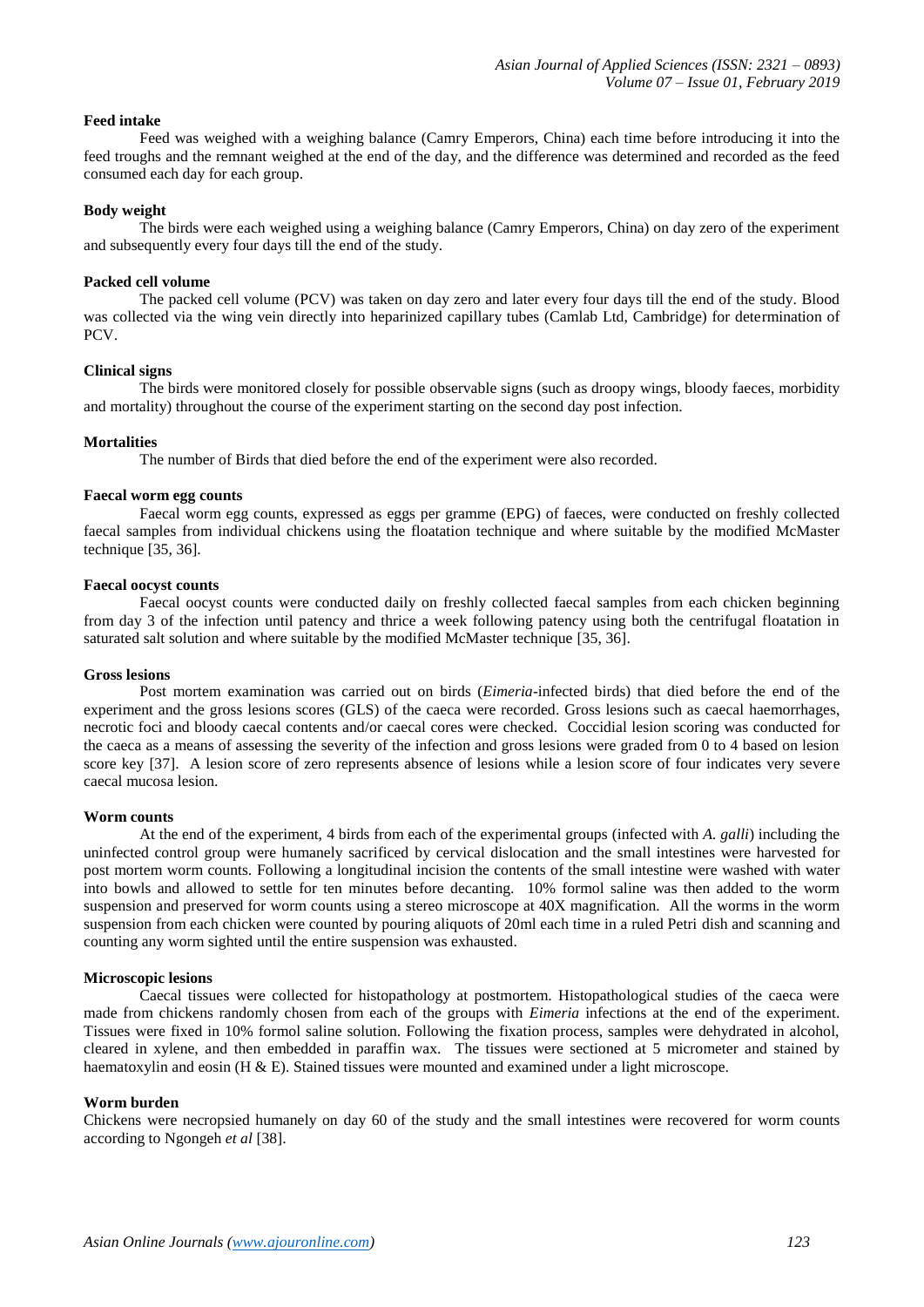## **Data analysis**

Summary data are presented as mean  $\pm$  standard error of the mean (S.E.M.). Data were analysed univariate aunivariate analysis.

Summary data are presented as mean  $\pm$  standard error of the mean (SEM) and Probabilities (P) of 0.05 or less were considered significant. Data were analyzed using both the student t-test and analysis of variance (ANOVA)

# **3. RESULTS**

## **Clinical signs**

Chickens in the *Eimeria* infected groups exhibited dullness, off-feed or reduced feeding, bloody diarrhoea, droppiness, listlessness, ruffled feathers and mortalities from day 5 of infection. Morbidity was high in the concurrent infected groups while some mortalities occurred in the *Eimeria* only, *Ascaridia later Eimeria*, and *Eimeria* and and *Eimeria* later *Ascaridia* infected groups.

## **Faecal oocyst counts**

*Eimeria* infections became patent on day 4 evident by presence of oocysts in the faeces of birds infected with the *Eimeria* isolate while there were no oocysts in the faeces of uninfected control birds as expected. The faecal oocyst counts (OPG) rose sharply in all infected groups following patency with peaks on day 8 for *Eimeria* later *Ascaridia,* day 12 for *Eimeria* and *Ascaridia and Eimeria* only, and day 16 for *Ascaridia* later *Eimeria* groups*.* Following the various peaks, OPG dropped sharply on day 16 for *Eimeria* only, *Eimeria* later *Ascaridia* and *Eimeria* and *Ascaridia* infected groups before gradually fluctuating and generally reducing to almost zero by day 44. OPG of *Ascaridia* later *Eimeria*  dropped at day 20 and mildly fluctuated up to day 44 (Fig 1). The variation in OPG over time was significant (P < 0.05). There were variations in mean OPG of the different groups but the difference was not statistically significant ( $P > 0.05$ ).



Figure 1: Mean oocyst counts of broiler chickens infected with either sporulated *Eimeria* oocysts alone or *Eimeria* oocysts in combination with *A. galli* at the same time or *A. galli* given one week before *Eimeria* oocysts or one week after *Eimeri*a oocysts.

## *A. galli* **faecal egg count**

*A. galli* infections were patent on day 40 of infection with the nematode. The EPG fluctuated significantly with time (P < 0.05) with peaks on days 43, 52 and 58 (Fig 2). The *Ascaridia* and *Eimeria* infected chickens had the highest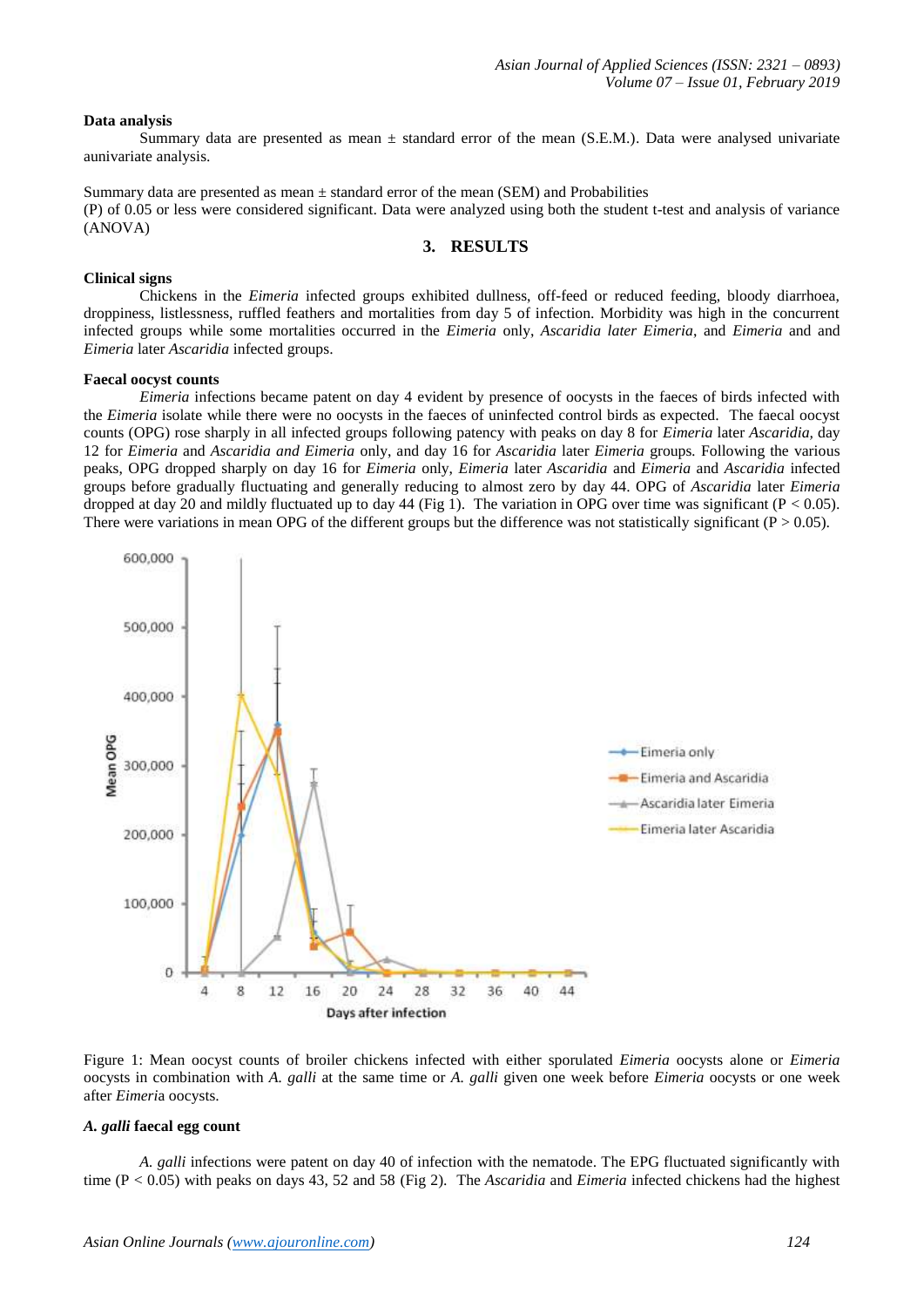EPG on day 43 with mean EPG of 29, followed by *Ascaridia* only group with mean EPG of 18 (Fig 2). The *Eimeria* and later *Ascaridia* group became patent later on day 48 and had very low EPG with a small peak on day 52 with mean EPG of 2 (Fig 2).



Figure 2: Mean faecal egg counts of broiler chickens infected with either *A. galli* alone or *A. galli* in combination with *Eimeria* oocysts at the same time or *A. galli* given one week before *Eimeria* oocysts or one week after *Eimeri*a oocysts.





Figure 3: Mean PCV of broiler chickens infected with either *A. galli* or *Eimeria* oocysts alone or *A. galli* in combination with *Eimeria* oocysts at the same time or *A. galli* given one week before *Eimeria* oocysts or one week after *Eimeri*a oocysts.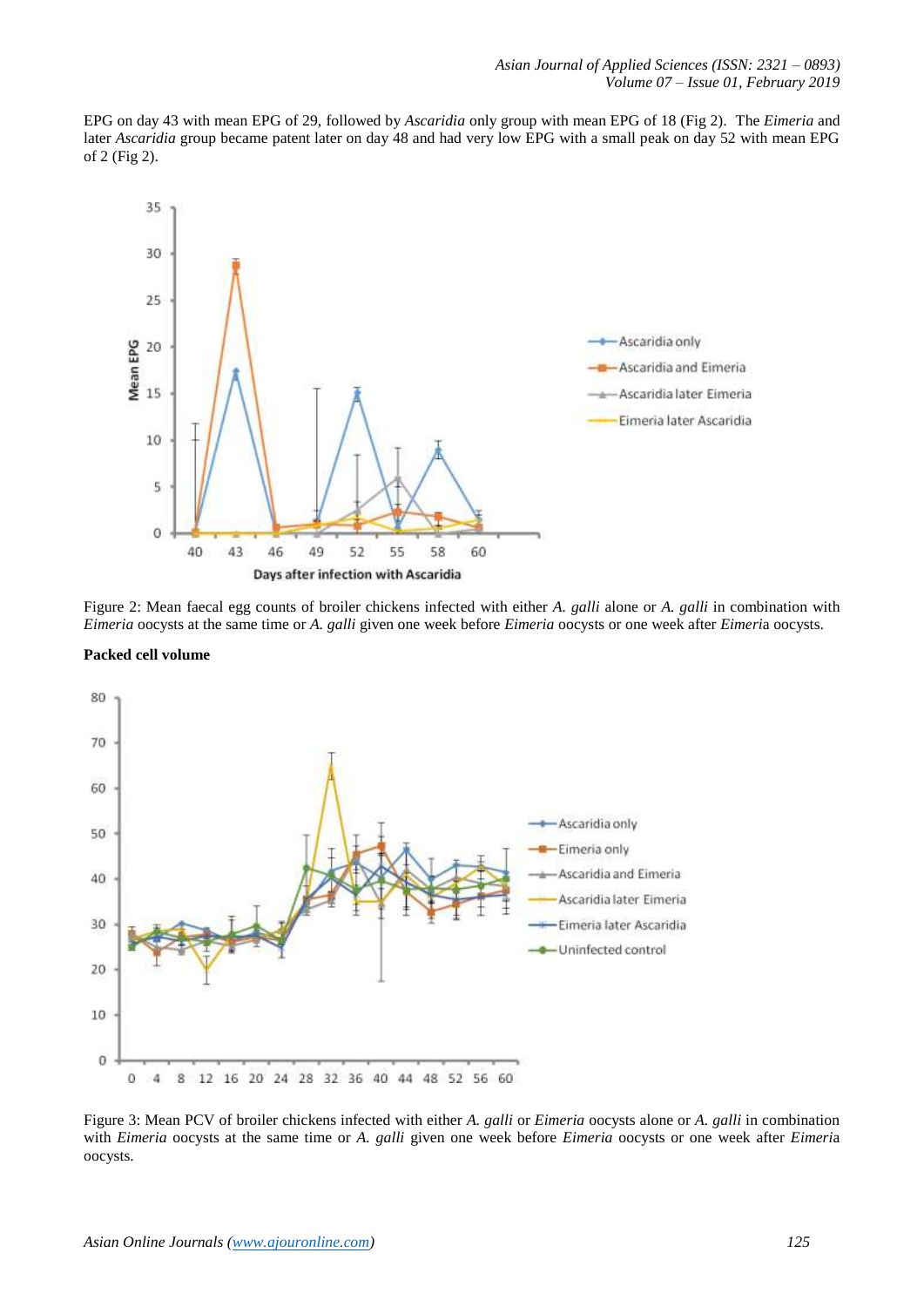Figure 3 illustrates the significant fluctuation of PCV with time  $(P < 0.05)$ . PCV somewhat assumed two plateaus, the lower plateau from day 0 to day 24, and the higher from day 28 to day 60 occurring in the earlier and later parts of the life of the birds respectively (Fig. 3). Chickens in all the *Eimeria* infected groups experienced a drop in PCV either on day 4, 8, or 12, that is, in the early phase of the infection (Fig. 3) compared to the uninfected control, with the drop in *Ascaridia* later *Eimeria* group occurring later on day 12.

# **Body weight**

The body weights of the chickens generally increased in all groups as the study progressed although the weight gain was clearly lower in the *Ascaridia* later *Eimeria* group from day 20 to day 40 (Fig. 4). The rate of weight gain of the uninfected control was clearly higher than of the infected groups from day 28 to day 60 when the study ended although the difference was not **statistically significant on day 60 (** $\overline{P} > 0.05$ **)**.



Figure 4: Mean body weights of broiler chickens infected with either *A. galli* or *Eimeria* oocysts alone or *A. galli* in combination with *Eimeria* oocysts at the same time or *A. galli* given one week before *Eimeria* oocysts or one week after *Eimeri*a oocysts.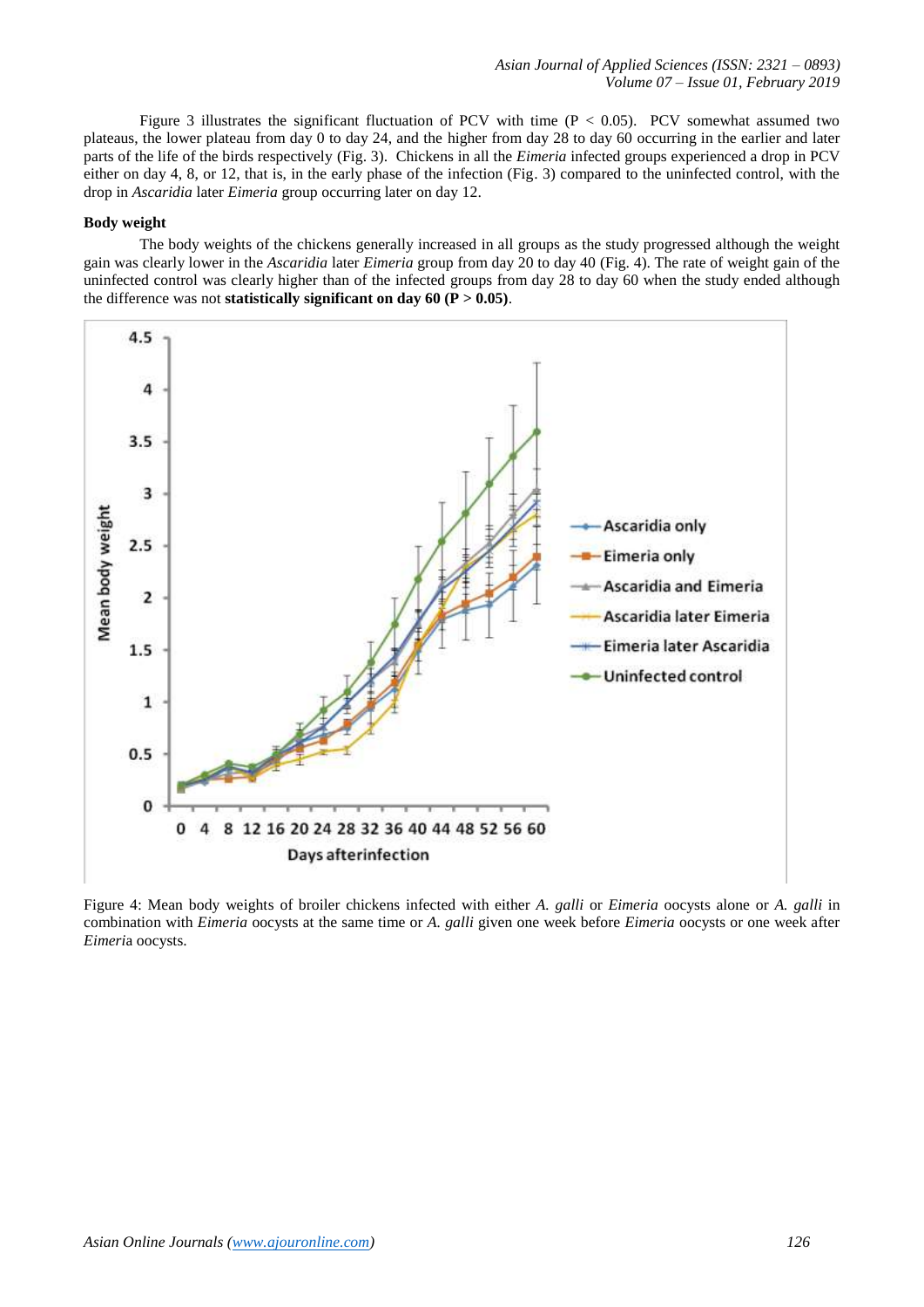# **Feed consumption**

There was an increase in feed consumption in all the groups with time although there were some fluctuations as the study progressed (Fig. 5). However, the uninfected control chickens consumed more feed than their infected counterparts followed by *Ascaridia* later *Eimeria* group in the later part of the study (days 42 and 58). Feed consumption at the end of the study was highest for the uninfected control birds with a mean feed consumption of 0.42**g**. The feed consumption for *Ascaridia* later *Eimeria* dropped sharply from day 12 to day 18 (Fig 5). The feed consumption of *Eimeria* later *Ascaridia* dropped briefly on day 16 before recovering on day 18 (Fig 5).



Figure 5: Mean feed consumption of broiler chickens infected with either *A. galli* or *Eimeria* oocysts alone or *A. galli* in combination with *Eimeria* oocysts at the same time or *A. galli* given one week before *Eimeria* oocysts or one week after *Eimeri*a oocysts.

## **Mortalities**

Some birds died in the early phase of the study, with the *Ascaridia* later *Eimeria* group suffering the greatest mortality rate with as many as 5 of the 7 birds in the group dying (71.4%), while *Eimeria* only and *Ascaridia* and *Eimeria* groups each lost one bird (14.3%) while no mortality occurred in the *Ascaridia* only and the uninfected control groups (Fig. 6).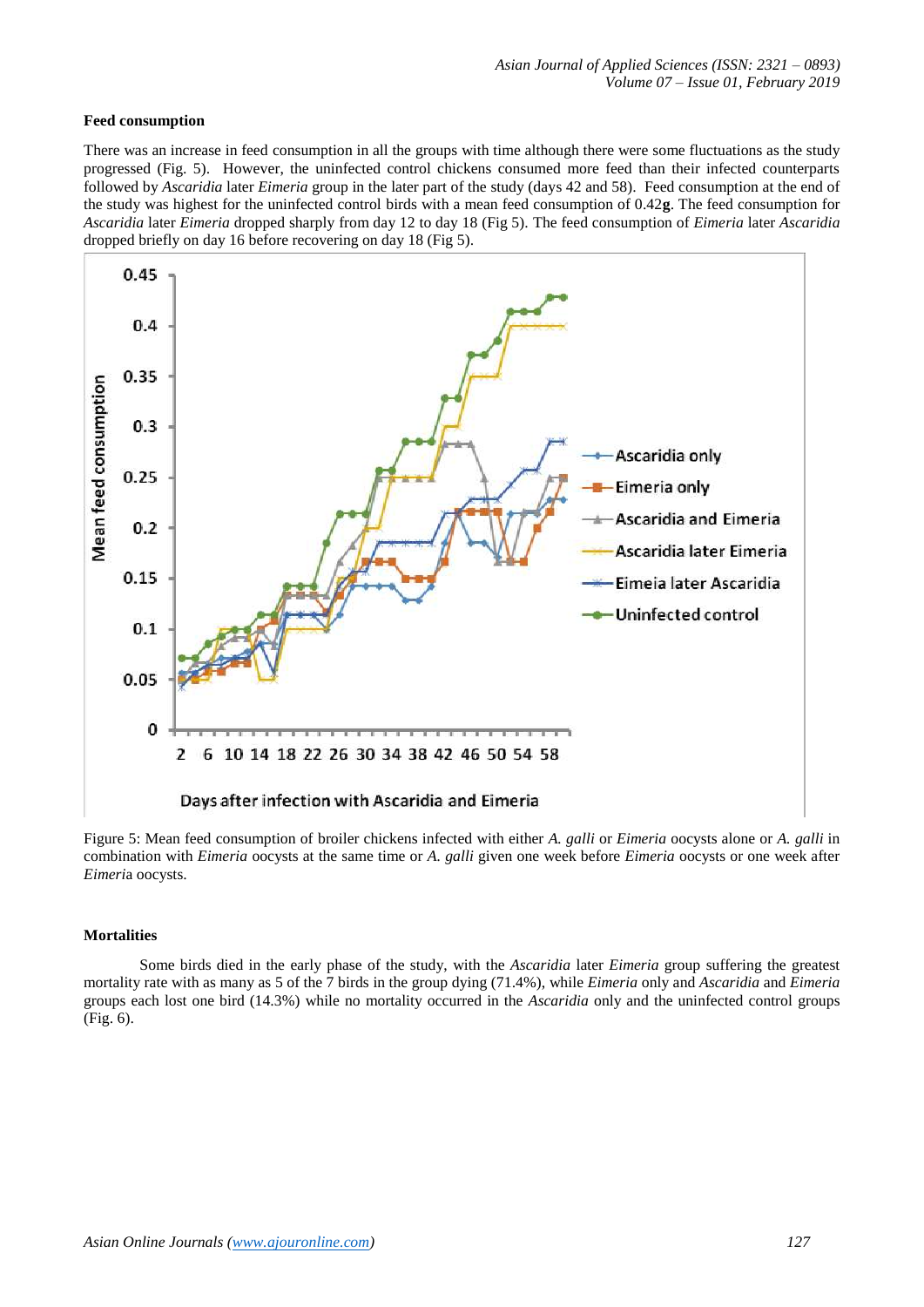

Figure 6: Mortality rate of broiler chickens infected with either *A. galli* or *Eimeria* oocysts alone or *A. galli* in combination with *Eimeria* oocysts at the same time or *A. galli* given one week before *Eimeria* oocysts or one week after *Eimeri*a oocysts.

# **Worm burden**

The worm burdens varied between groups with the *Eimeria* later *Ascaridia* group having the highest worm burden while the *Ascaridia* only and the *Ascaridia* later *Eimeria* group had intermediate worm burdens, and the *Eimeria*  and *Ascaridia* group had the least worm burden (Fig. 7).



Figure 7: Mean worm burden of broiler chickens infected with either *A. galli* alone or *A. galli* in combination with *Eimeria* oocysts at the same time or *A. galli* given one week before *Eimeria* oocysts or one week after *Eimeri*a oocysts.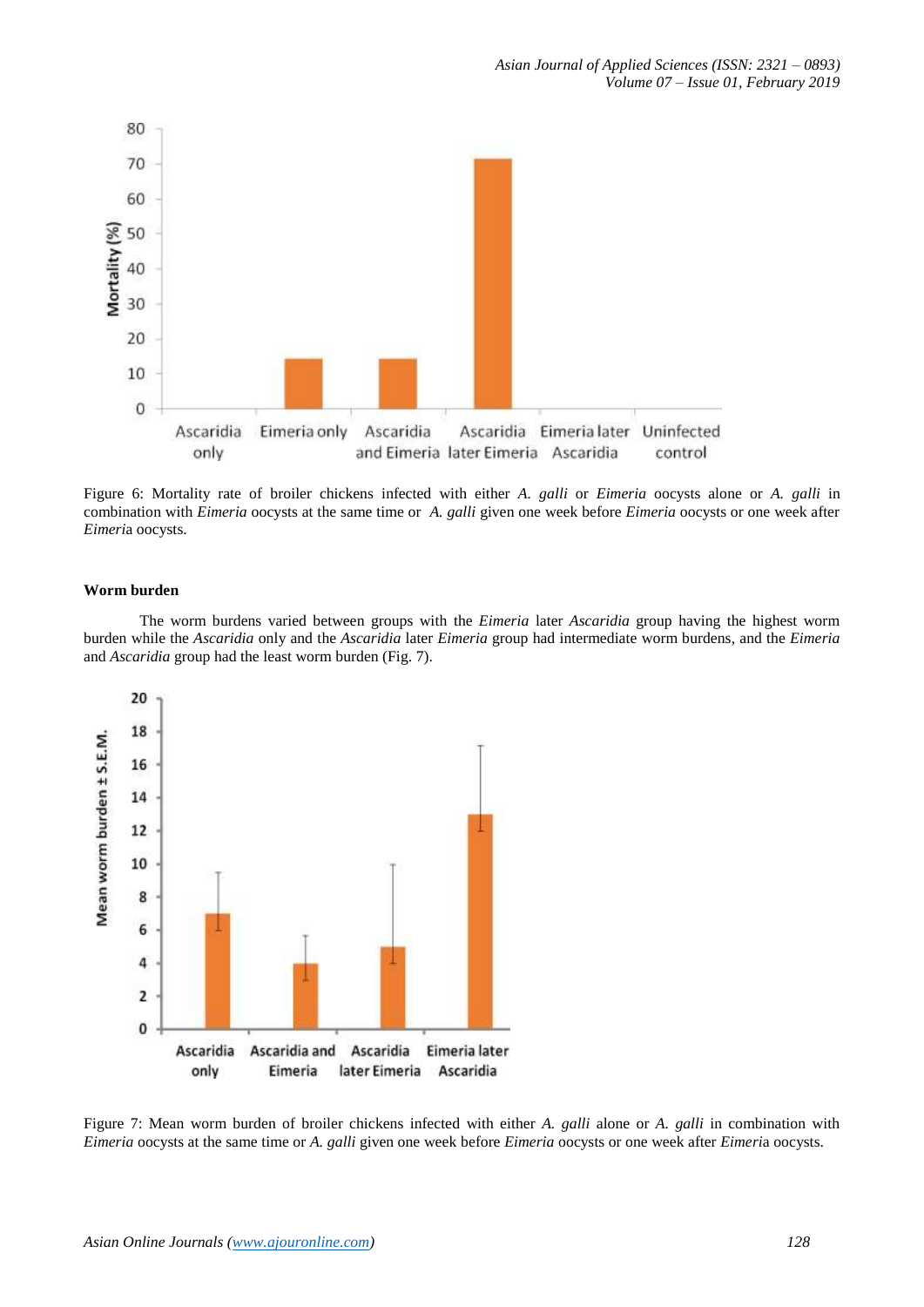## *Ascaridia* **infected groups**

# **Gross lesion examination and lesion scores**

The gross pathology in the caeca following necropsy of the birds that died before the end of the study was summarized by the following features. There were haemorrhages and caecal cores in the caeca of birds infected with *Eimeria* oocysts either alone or in combination with *A. galli* (Fig. 8, 9, 10, and 11). The GLS were similar in individual birds that died before the end of the study, the caecum of each bird having a GLS of 4.



Fig 8: Caeca of a broiler chicken infected with *Ascaridia later Eimeria* distended with blood (as obvious from the serosal surface).



Fig 9: Caeca of a broiler chicken infected with *Ascaridia* later *Eimeria* with haemorrhages and caecal cores.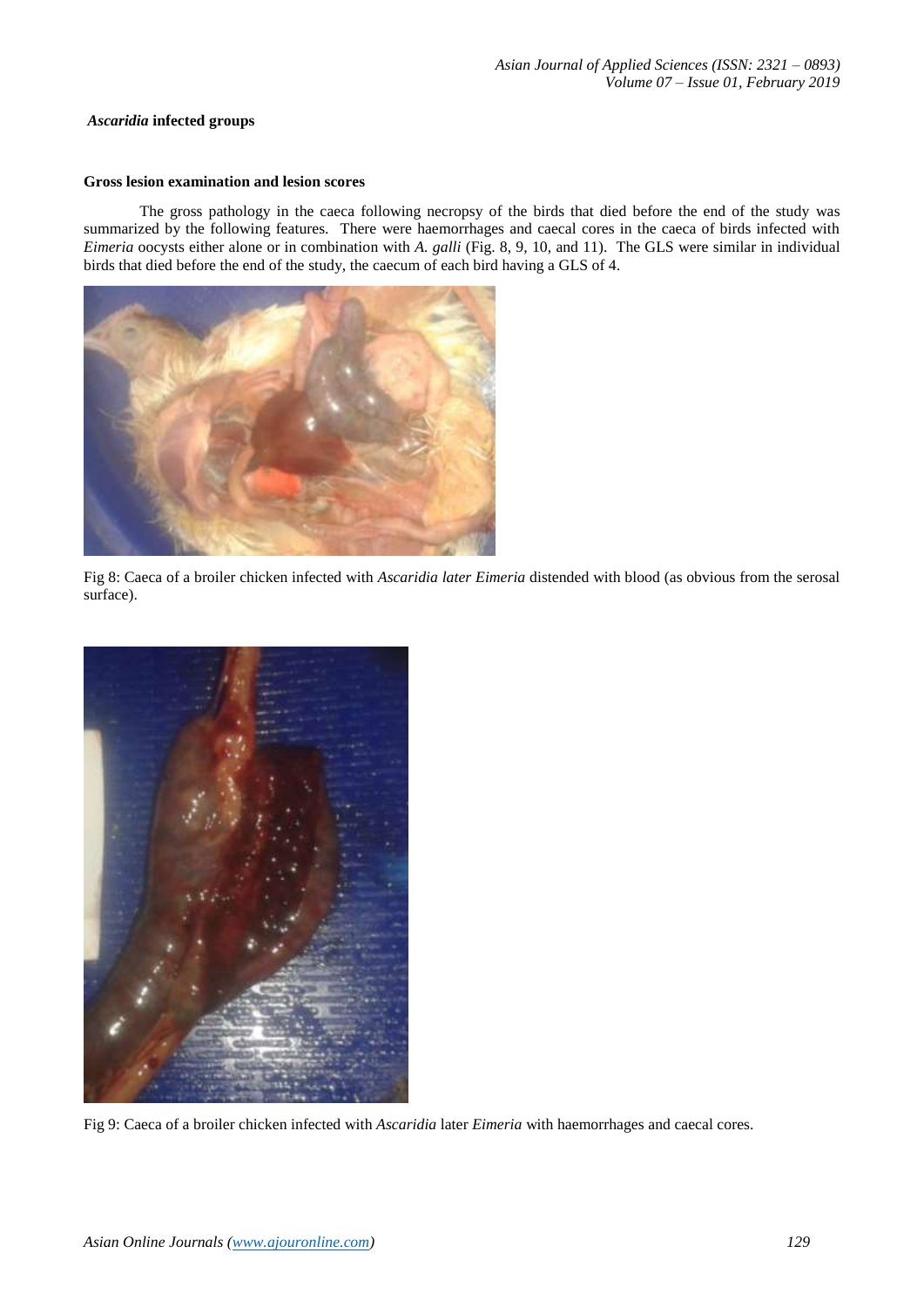

Fig 10: Caeca of a broiler chicken infected with sporulated *Eimeria* oocysts only with bloody caecal content.



Fig 11: Caeca of a broiler chicken infected with *Ascaridia* and *Eimeria* with bloody caecal content.

# **Histopathology**

The caecal mucosa of all the *Eimeria*-infected chickens that died before the end of the study showed various degrees of pathology evident by oedema, mononuclear cell infiltration (inflammation) and erosions/ulcerations. For example in chickens infected with *Ascaridia and Eimeria* on the same day, there was mild oedema, cellular infiltration and mucosal erosion (Fig. 12). The caeca of chickens infected with *Eimeria* only showed both cellular infiltration and erosions (Fig. 13). Chickens infected with *Ascaridia* and later *Eimeria* displayed severe cellular infiltration and erosions of the caecal mucosa (Fig 14a and b). The caeca of broiler chickens infected with *Eimeria* and later *Ascaridia* exhibited ulcerations of the mucosa and there were massive mononuclear cell infiltration (Fig 15a and b).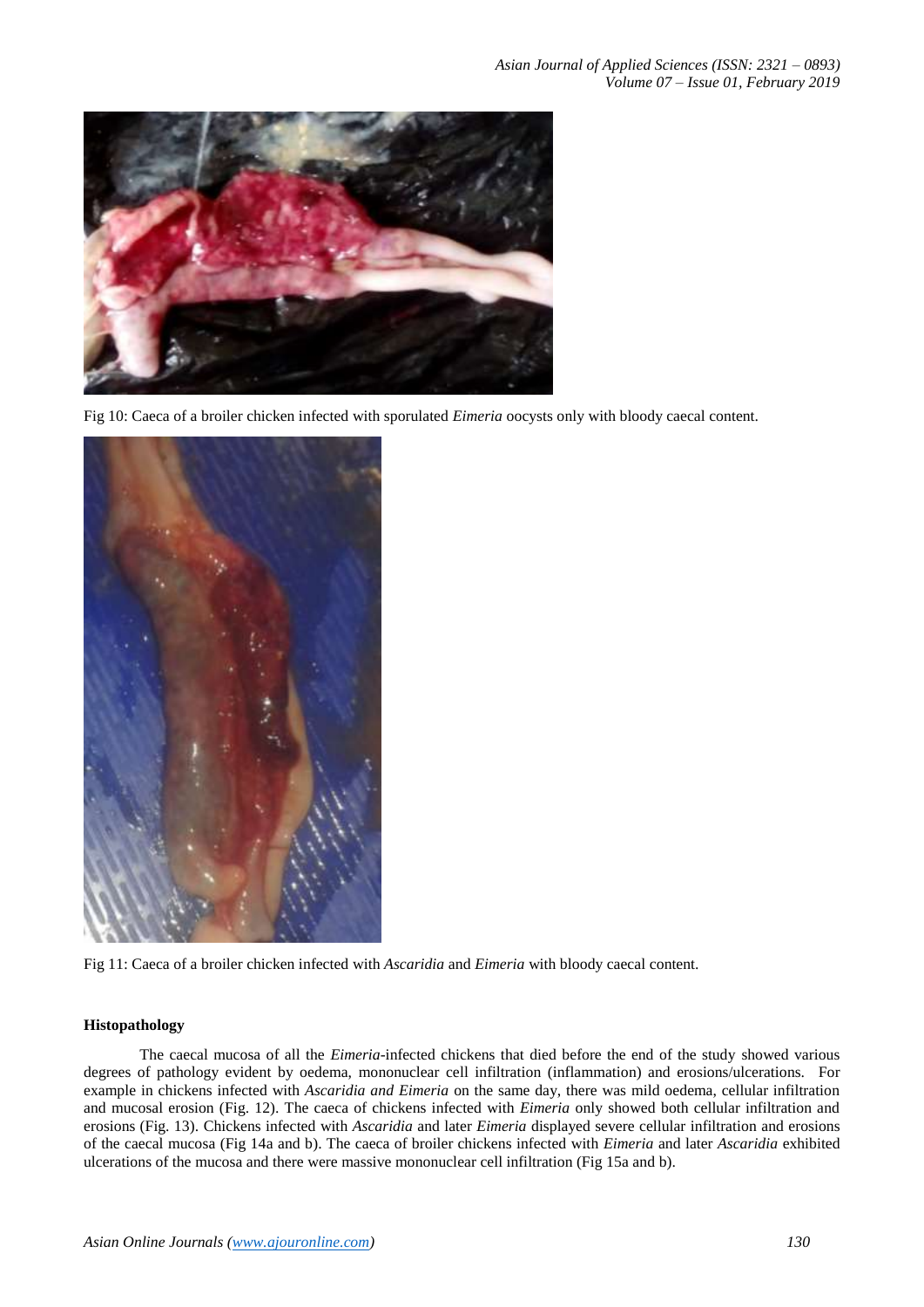

Fig 12. The mucosa of a boiler chicken infected with *Ascaridia* and *Eimeria* showing mild oedema (O), mononuclear cell infiltration (C) and erosions (E) (H & E X400).



Fig 13. Caecum of a broiler chicken infected with *Eimeria* only showing erosions of the caecal mucosa (E) (H & E X **B**  $400$ ).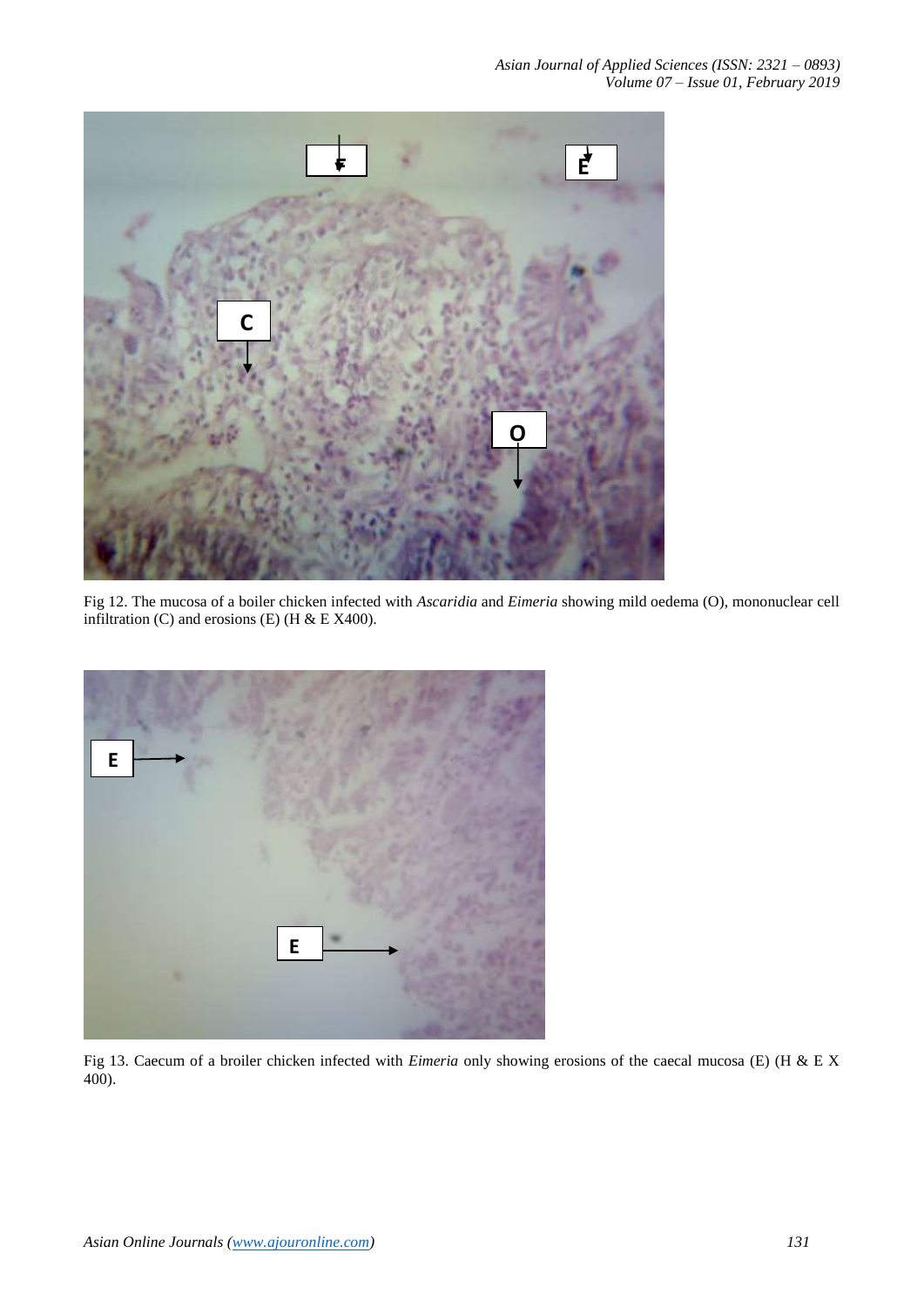

Fig 14a. Caecum of a broiler chicken infected with *Ascaridia* and later *Eimeria* showing massive erosions (E) (H & E X 400).



Fig 14b. Caecum of a broiler chicken infected with *Ascaridia* and later *Eimeria* showing massive mononuclear cell infiltration (C) (H & E X400).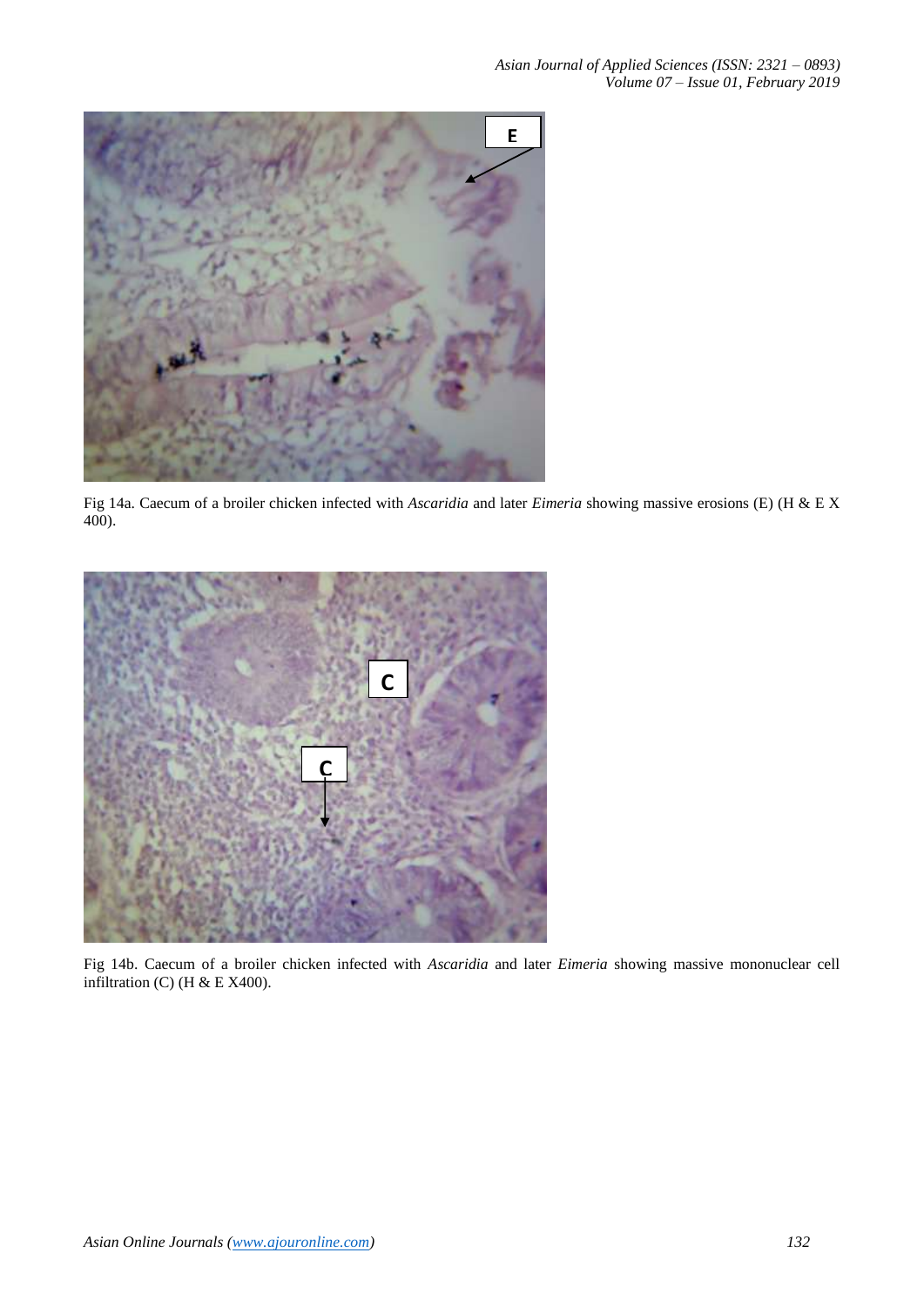

Fig 15a. Caecum of a broiler chicken infected with *Eimeria* and later *Ascaridia* showing erosions of the caecal mucosa (E) (H & E X 400).



Fig 15b. Caecum of a broiler chicken infected with *Eimeria* and later *Ascaridia* showing massive mononuclear cell infiltration (C) (H  $& E X 400$ ).

# **4. DISCUSSION AND CONCLUSION**

A distinct effect of concurrent infections with *Eimeria* and *A. galli* was manifested in the chickens by variation in faecal oocyst counts (OPG), FEC (EPG), weight gain, feed consumption, PCV, clinical signs, mortalities, gross lesion scores and microscopic lesions and post mortem worm counts at autopsy. The voidance of *Eimeria* oocysts and *A. galli* eggs in the faeces of infected birds and the clinical signs (dullness, off-feed or reduced feeding, bloody diarrhoea, droppiness, listlessness, ruffled feathers and mortalities) manifested by the infected birds in comparison to uninfected control birds that did not show such signs were indications that the infections established and caused some pathology in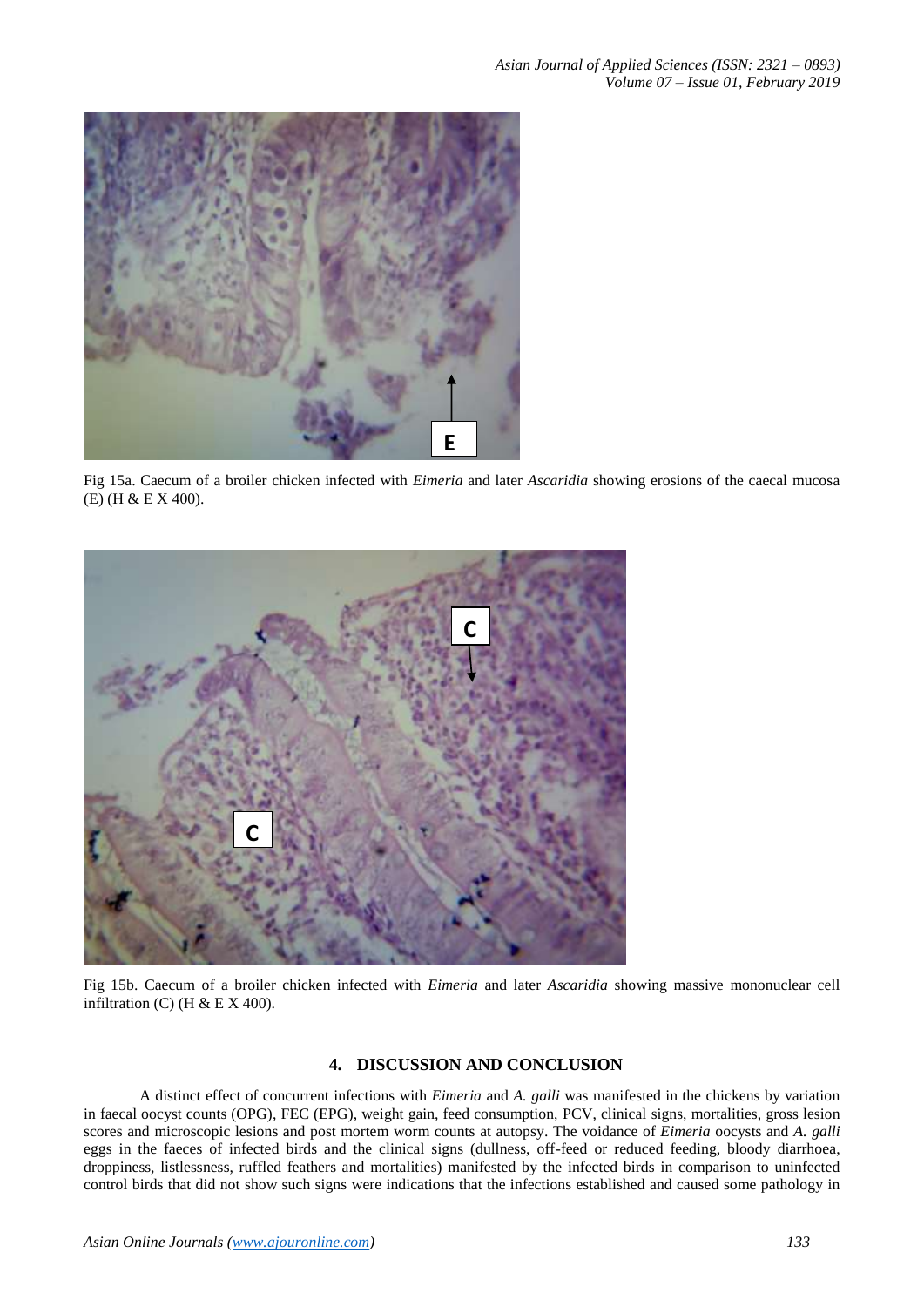the birds. Most of the clinical signs adopted here have been reported as being typical clinical signs often exhibited in clinical coccidiosis [39]. The absence of pronounced clinical manifestations in *Ascaridia* only infected group of birds apart from being a pointer that concurrent infections did influence the course of response, their low worm burden further suggests low worm establishment since the dose level of infection was high (1000 embryonated eggs). The current observation supports the findings of Permin and Hansen [40] who had theorized that birds with low level of *A. galli* infections may not show overt clinical symptoms.

The reduced feed intake or being off-feed altogether is likely responsible for the reduced weight gain or even weight loss in some of the infected groups compared to the higher weight gain of the uninfected control birds. Ascaridosis and coccidiosis have been associated with reduced appetite[41].

Nevertheless, all the chickens gained weight at the end of the study although the gain was higher in the uninfected control than in the infected birds.

The gross lesions tended to be more severe in birds in which the *Eimeria* infection was involved whether singly or in combination with *A. galli* than when *Ascaridia* alone was present. This is because chickens with *Eimeria* infection either singly or in combination with *A. galli* exhibited more severe intestinal haemorrhages, caecalcores and bloody faeces while orange or sulphur-yellow coloured intestinal contents was more common in birds infected with *A. galli* alone. It was observed however, that the haemorrhages and caecal cores in *Eimeria* infected chickens were more severe in the group infected with *A. galli* followed by *Eimeria* than all in other infected groups suggesting that greater pathology was inflicted by that combination.

The bloody diarrhoea was most likely as a result of the haemorrhages and erosions in caecal mucosa due mainly to the infection *Eimeria* although mild haemorrhagic enteritis in the small intestine could also occur due to the *A. galli* larvae emerging from the mucosa. *E. tenella* and *E. necatrix* have been established as the major causes of bloody diarrhoea in poultry coccidiosis [13, 14]. The haemorrhages due to the parasites would have constituted the major cause of the reduced PCV of some infected birds.

That the highest rate of mortality occurred in the *Ascaridia* later *Eimeria* group is a further pointer that the pathogenic effect of the infections in the chickens were more severe when the nematode preceded the protozoan as illustrated by the profound haemorrhages observed during post mortem and the overt clinical signs such as high morbidity and bloody diarrhoea. The *Ascaridia* later *Eimeria* group thus proved to be a treatment that produced the most severe negative impact on the birds. The mortalities occurred after the *Eimeria* infection was superimposed on the *A. galli* infected birds. *A. galli* likely suppressed the immunity of the birds leading to an increase in the establishment and subsequent increase in the pathogenic effect of the *Eimeria.* Roespstorff *et al.* [42] had earlier reported possible immunedownregulation of *A. galli* in birds leading to increase in the pathogenicity of *P. multocida* infection that was given after the nematode infection. However, it is also possible that the earlier *A. galli* infection might have triggered the influx of an enormous number of macrophages into the lamina propria where they in turn greatly enhance transportation of sporozoites from the lamina propria into the glands of Lieberkuhn. It has been reported that once in the lamina propria the sporozoites are further transported by macrophages to the gland of Lieberkuhn where further development occurs[43]. A much earlier study had also showed that concurrent infection of chickens with *P. multocida* and *A. galli* in which the nematode preceded the bacteria lead to more severe pathology than when both parasites and the bacteria were either given at the same time or the *P. multocida* preceded the *A. galli* and this was attributed to immunosupression of the birds by the nematode[25] In like manner, in concurrent infections of *E. coli* and *A. galli,* the *A. galli* was suggested to have immunosuppressive effect on the chickens allowing the *E. coli* to greatly establish causing enormous pathology [25]. Noteworthy too is the fact that Dahl and Permin [25] has further emphasized the role of *A. galli* in enhancing the establishment of other parasites or bacteria co-occurring with it provided that *A. galli* preceded such organisms and that in the occasion where the other organisms preceded the nematode infection the clinical picture would just be as if it were a single organism involved. It was also observed that the EPG, OPG and worm counts were not so high suggesting that both *A. galli* and *Eimeria* somewhat actually inhibit each other to an extent. This is in line with the report of Norton *et al.* who stated that in concurrent *A. dissimilis* and *E. meleagritis* infections in turkeys the parasites interacted in a manner to suppress each other leading to lower oocyst production and fewer third-stage larvae than in turkeys that were infected with either *E. meleagritis* or *A. dissimilis* respectively alone.

However, unlike Dahl and Permin [25] and Permin and Christensen [26], [27] had reported that in concurrent *A. dissimilis* and *E. meleagritis* infections in turkeys the parasites interacted in such a manner to suppress each other leading to lower oocyst production and fewer third-stage larvae than in turkeys that were infected with either *E. meleagritis* or *A. dissimilis* respectively alone.

Histopathology largely revealed the pathogenicity of the *Eimeria* infection. The infiltration of the intestinal mucosa by inflammatory (mononuclear) cells was likely in response to the invading *Eimeria*, an attempt to resist the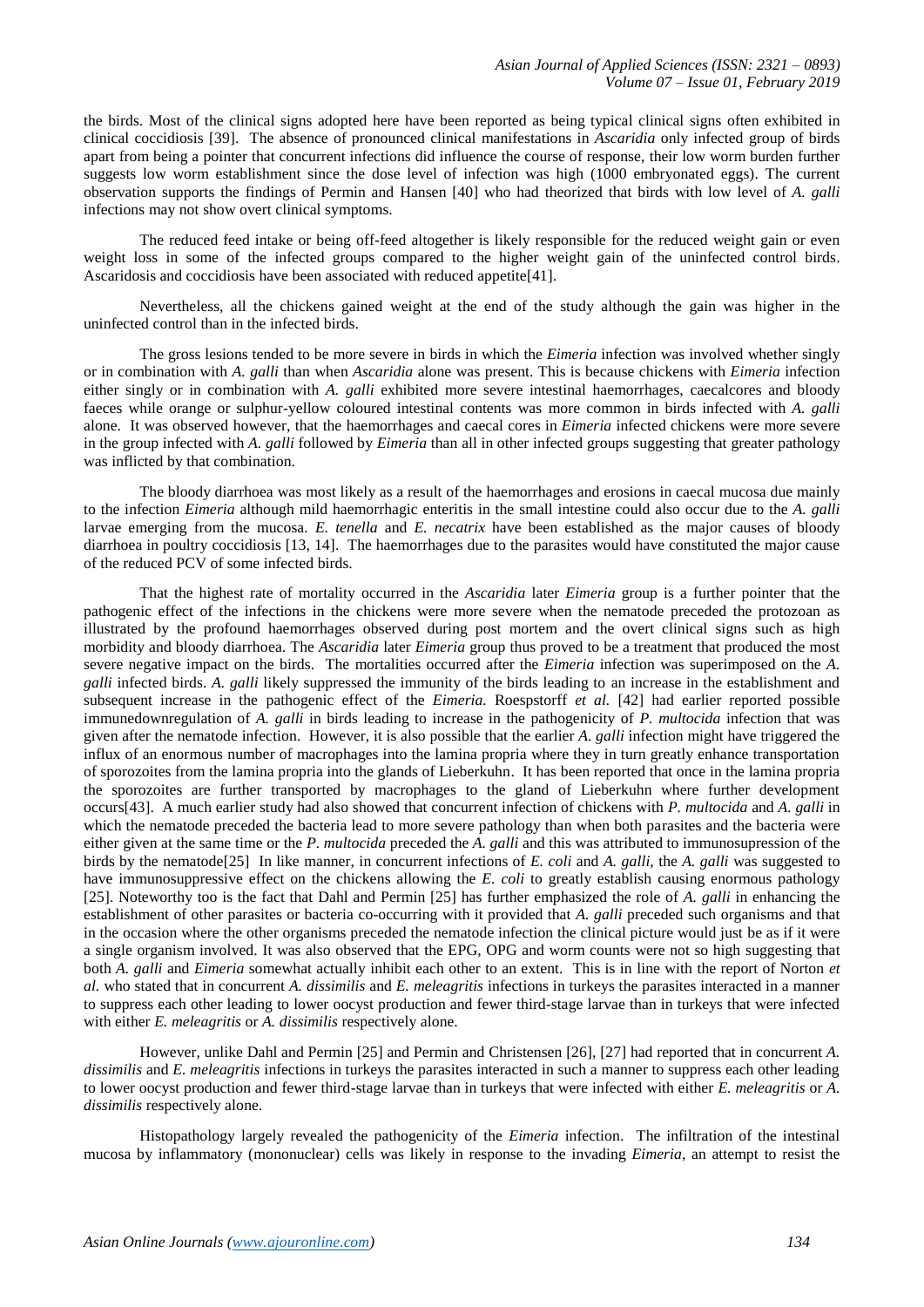invading parasites. The mucosal erosions observed concord with the haemorrhages and caecal cores that were common findings at post mortem and the clinical signs of bloody diarrhoea observed.

In conclusion, the infections were generally pathogenic to the chickens and this was more pronounced in the chickens that harboured concurrent infections with both parasites. Strikingly, the effects of the infection became more severe when the *A. galli* (nematode) infection preceded the *Eimeria* (protozoan) infection compared to *Eimeria* followed by *A. galli* or when both parasites were given at the same time for reasons which remains to be fully investigated**.** It is therefore strongly recommended that the infections should be diagnosed regularly and controlled promptly when present particularly if they are concurrent as the effects can be disastrous in situations where *A. galli* infections precede *Eimeria* infections as in the semi intensive and free range systems of poultry production as the nematode is not only pathogenic but incapacitates the birds to resist the ubiquitous *Eimeria.*

# **5. REFERENCES**

- [1] Eduvie, L.O (2002). Poultry production in Nigeria. A training Manual. Federal Ministry of Agriculture and Water Resources. Ahmadu Bello University, Zaira, Nigeria.
- [2] Nnadi, P.A and George, S.O. (2010). A cross sectional survey on parasites of chickens inselected villages in the Subhumid zone of South-Eastern Nigeria. *Journal of Parasitology Research,* Article ID 141824, 1-6.
- [3] Al-Jamaien, H.H., Ekeanyanwu, R.C., Aruwayo, A., Maigandi, S.A., Malami, B.S., Daneji, A.L. and Njoku, S. (2013). Helminth parasites in the intestinal tract of indigenous chickensin Jordanian villages. *Pakistan Journal of Nutrition*, **12**: 209-212.
- [4] Opara, M.N., Osowa, D.K. and Maxwell, J.A. (2014). Blood and gastrointestinal parasites of chickens and turkeys reared in the Tropical Rainforest Zone of Southeastern Nigeria. *Open Journal of Veterinary Medicine*, **4**: 308-313.
- [5] Letebrhan, G., Aberra, M., Sandip, B. and Gebremedhn, B. (2015). Product utilization, constraints and opportunities of village chicken under traditional management system in Gantaafeshum District of Eastern Tigray, Ethopia. *Journal of National Sciences Research*, **5**: 33-38.
- [6] Akintunde, O.K. Adeoti, A.I., Okoruwa, V.O., Omonona B.T. and Abu, A.O. (2015). Effect of disease management on profitability of chicken egg production in southwest Nigeria. *Asian Journal of Poultry Sciences*, **9**: 1-18.
- [7] Lasseinde, E.A.O. (2002). Poultry: God's goldmine in the livestock industry. An inaugural lecture. Federal University of Technology, Akure. Classic Educational Publishers, Akure, Nigeria. PP. 48.
- [8] Etuk, E.B, Okoli, I.C and Ukonu (2004). Prevalence and management issues associated with poultry coccidiosis in Abak Agricultural zone of Akwa Ibom state, Nigeria. *International Journal of poultry science*, **3**: 135-139.
- [9 ] Akintunde, O.K and Adeoti, A.I. (2014). Assessment of factors affecting the level of poultry disease management in Southwest, Nigeria. *Trends in Agricultural economics* **7**: 41-56.
- [10] Nematollahi, A., Moghaddam, G and Pourabad, R.F. (2009). Prevalence of *Eimeria* species among broiler chickens in Tabriz (Northwest of Iran). *Munis Entomology and Zoology*, **4**: 53-58.
- [11] McDougald, L.R. (2008). Coccidiosis . In Sa'if *et al* (eds). Disease of poultry farms in Argentina. *Avian Dis*., **41**: 923-929.
- [12] Soulsby E.J.L. (1986). Helminths, Arthropods and Protozoa of domesticated animals. 7th edn.,Bailliere, Tindall, London, P807.
- [13] McDougald, I.R. and Reid, W.M. (1997). Coccidiosis. In Calnek B.W., Barnes H.J., Beard C.W., Mcdoougald Band Sa'if, Y.M. (eds). Diseases of poultry. 10<sup>th</sup> edition. Iowa state University press, Ames United States of America. Pp. 865-883.
- [14] Makai, V.A., Makeri, H.K., Adeiza, A.A. and Makai, B.V.O. (2007). Preliminary studies of anticoccidial effect of Mahogany (Khaya senegalensis) and African Locust Bean Tree (Parkia biglobosa) aqueous bark extracts on chicken infected with coccidia. *Savannah Journal of Agriculture*, **2**: 43-45.
- [15] Chookyinox, L.U., Stella, U and Sandy, O. (2009). Coccidiosis. Backyard poultry information centre. Php BB 2004-2009/ backyard.
- [16] McDougald, L.R. (2003). Coccidiosis. Diseases of poultry (11<sup>th</sup> edn). Iowa state university press, Ames, IA, USA.
- [17] Obasi, O.L., Ifut, O.J., Effiong, E.A. (2006). An outbreak of caecal coccidiosis in a broiler flock post Newcastle disease vaccination. *J. An. Veter. Adv*. **5**: 1239-1241.
- [18] Okoye, J.O.A. (1985). Prevalence of avian coccidiosis in chickens. *Avian pathology*, **34**: 275-289.
- [19] Molta, N.B., Biu, A.A., and Mohammed, M.I. (1999). The prevalence of *Eimeria* species among local breed of chickens in Maiduguri, Northeastern Nigeria. *Annals of Borno,* **15/16**:144-149.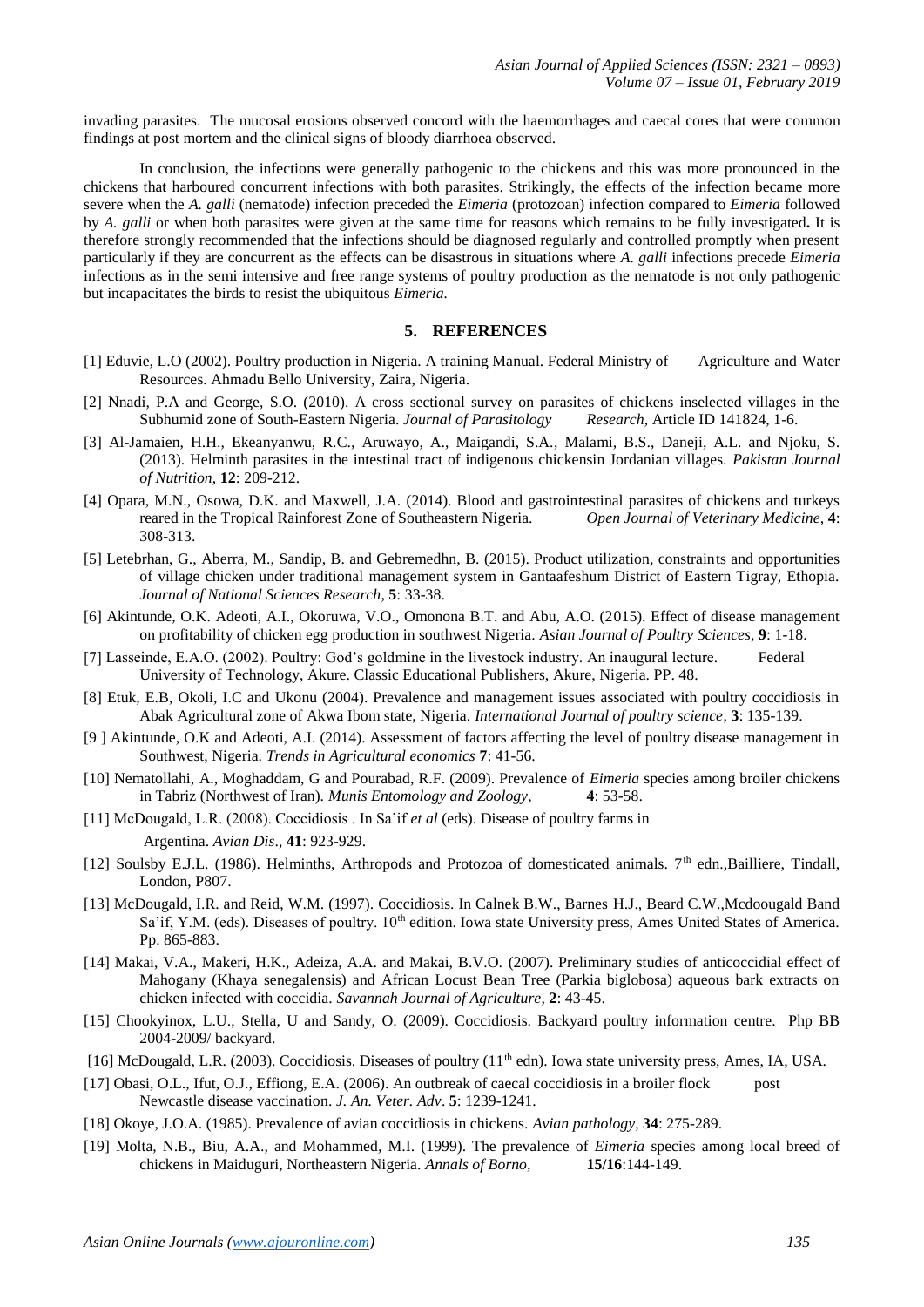- [20] Muazu, A.K., Masdooq, A.A., Ngbede, J., Salihu, A.E., Haruna, G., Habu, A.K., Sati, M.N., Samilu, H. (2008). Prevalence and identification of species of *Eimeria* causing coccidiosis in poultry within VOM, Plateau state, Nigeria. *Int. J. Poult. Sci* .**7**: 917-918.
- [21] Jatau, I.D., Sulaiman, N.H., Musa, I.W., Lawal, A.I., Okubanjo, O.O., Isah, I., Magaji, Y. (2012). Prevalence of coccidia infection and preponderance *Eimeria* species in free range indigenous and intensively managed exotic chickens during hot-wet season, in Zaira, Nigeria. *Asian J. Poult. Sci*. **6**: 79-88.
- [22] Alawa, C.B., Mohammed, A.K., Oni, O.O., Adeyinka, I.A., Lamidi, O.S and Adam, A.M. (2010). Prevalence and seasonality of common health problems in Sokoto Gudali cattleat a beef research station in Sudan ecological zone of Nigeria. *Nigeria Journal of Animal Production*, **2**: 224-228.
- [23] Yamaguti, S. (1961). SystemaHelminthum.3. The nematodes of vertebrates. Interscience publishers, Newyork and London, Pp. 1261.
- [24] Jacobs, R.D., Hogsette, J.A., Butcher, J.D. (2003). Nematode parasites of poultry (and where to find them). The Institute of food and Agricultural sciences (IFAS) series PS 18, University of Florida, USA, PP. 1-3.
- [25] Dahl, C., A. Permin (2002). "The effect of concurrent infections with *Pasteurella multocida* and *Ascaridia galli* on free range chickens. "*Veterinary Microbiology*" **86**: 313-324.
- [26] Permin, A and Christensen, J.P. (2006). "Consequences of concurrent *Ascaridia galli* and *Escherichia coli* infections in chickens". *Acta Veterinarian Scandinavica* **47**: 43-54.
- [27] Norton, R.A. Yazwinski, T.A., Skeeles, J.K. (1992). **(**Studies on the effect of concurrent infections of *Ascaridia dissimilis* and *Eimeria meleagritis* in turkeys. *Avian Dis*. **36**: 1056-9.
- [28] Pullan R., Brooker S. The health impact of polyparasitism in humans: are we under-estimating the burden of parasitic diseases? *Parasitology*. 2008; 135: 783–794.
- [29] Nacher M. Interactions between worms and malaria: good worms or bad worms? Malar. J. 2011;10:259. OIE . OIE; 2009. OIE Terrestrial Manual.
- [30] Jolles A.E., Ezenwa V.O., Etienne R.S., Turner W.C., Olff H. Interactions between macroparasites and microparasites drive infection patterns in free-ranging African buffalo. *Ecology*. 2008; 89: 2239–2250.
- [31] Telfer S., Birtles R., Bennett M., Lambin X., Paterson S., Begon M. Parasite interactions in natural populations: insights from longitudinal data. *Parasitology*. 2008; 135:767–781.
- [32] Thumbi S.M., Bronsvoort B.M.D.C., Poole E.J., Kiara H., Toye P.G., Mbole-Kariuki M.N., Conradie I., Jennings A., Handel I.G., Coetzer J.A.W., Steyl J.C.A., Hanotte O., Woolhouse M.E.J. Parasite co-infections and their impact on survival of indigenous cattle. PLoS One. 2014;9:e76324.
- [33] Ngongeh, L.A., Onyeabor, A., Nzenwata, E., Gurama, S.K. (2017). Comparative Response of the Nigerian Indigenous and Broiler Chickens to a Field Caecal Isolate of *Eimeria* Oocysts. *Journal of Pathogens*. https://doi.org/10.1155/2017/2674078.
- [34] Ward, J.W., J.R. Elsea, *Animal case and use in drug fate and metabolism*. In: Edward,R.J., Jean L.H. Editors. Methods and techniques. 1<sup>st</sup> Edn. New York. Publisher, Markel, 1997.
- [35] MAFF, Manual of Veterinary Laboratory Diagnostic Techniques, Bulletin Number 18, Ministry of Agriculture Fisheries and Food (MAFF), HMSO, London, UK, 1977.
- [36] Hansen, J.W., Perry, B.D. (1994). The epidemiology, diagnosis and control of helminth parasites of ruminants. 2<sup>nd</sup> edn., International Laboratory for Research on Animal Diseases, Nairobi.
- [37] Conway, D. P., M. E. McKenzie (1991): Examination of lesions and lesion scoring. In: Poultry Coccidiosis Diagnostic and Testing Procedures, 2<sup>nd</sup> ed Pfizer Inc., New York. pp.17-36.
- [38] Ngongeh, L.A., Chiejina, S.N., Lawal, A.I. (2014). Prevalence of gastrointestinal helminth infections in slaughtered chickens reared in the Nsukka area of Enugu State, Nigeria. *IORS Journal of Agriculture and Veterinary Science*. **7** (1): 51-54.
- [39] Merck Veterinary Manual 2011 (online). A subsidiary station NJUSA. Retrieved from:http:/[/www.merckmanual.com/mvm/htm/present/mvm.mercklink/htm.](http://www.merckmanual.com/mvm/htm/present/mvm.mercklink/htm)
- Permin, A., Hansen, J.W. (1998). Food and Agriculture Organization of the United Nations. The epidemiology , diagnosis and controlof poultry parasites. Rome: Food and Agriculture Organization of the United Nations.
- [41] Dalloul, R.A. and Lillehoj, H.S. (2006). Poultry coccidiosis: Recent advancements in controlmeasures and vaccine development. *Expert Review of vaccines*. **5**: 143-163.
- [42] Roespstorff, A. Morgaard-Nielsen, G., Permin, A., Simonsen, H.B. (1999). Male behavior and male hormones in Ascaridia galli hens. Proceedings of the 17<sup>th</sup> International Conference of World Association for the Advancement of Veterinary Parasitology, Copenhagan, Denmark, p5.02.